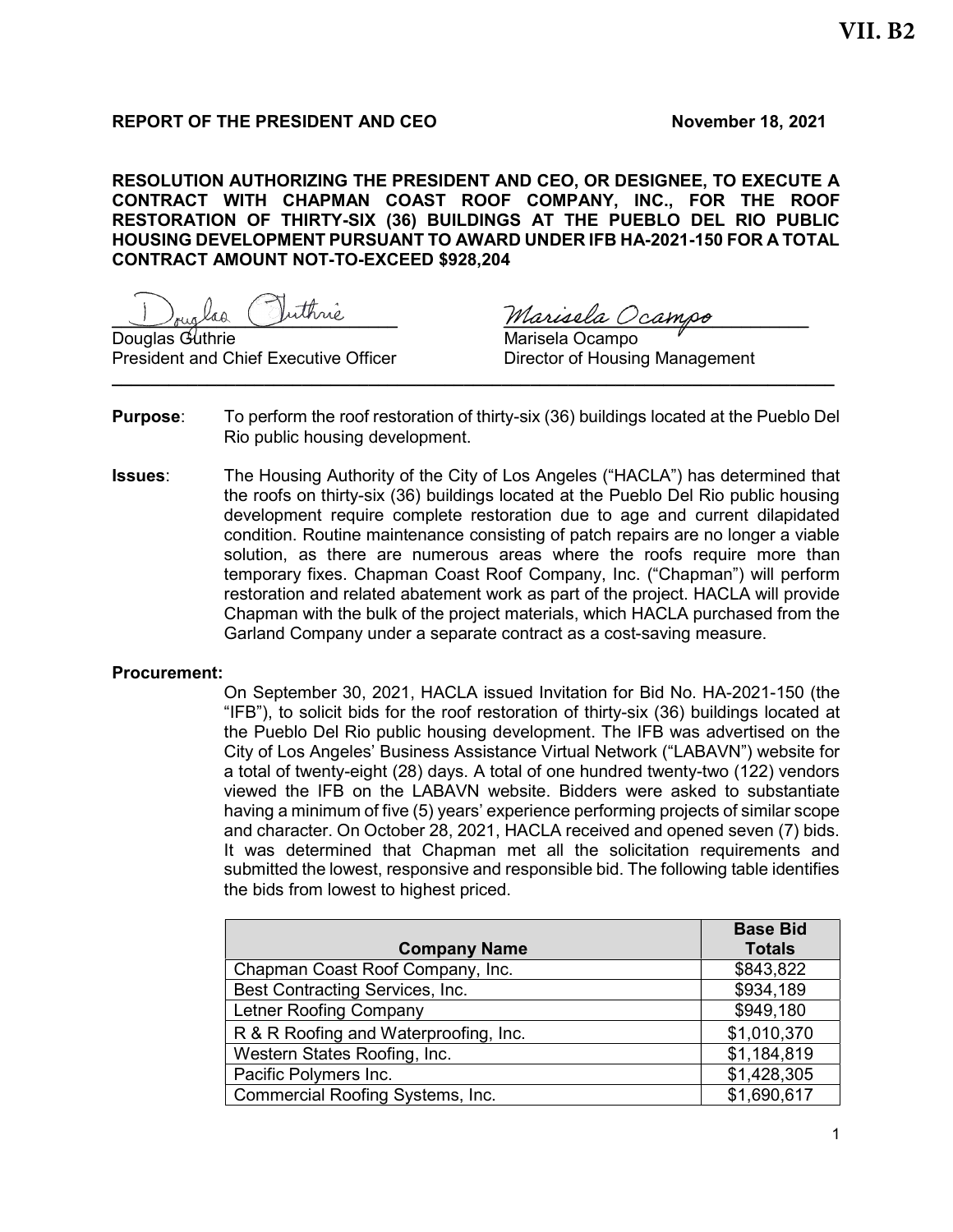The Housing Services Department ("Department") performed a price reasonableness determination and compared Chapman's bid to the Independent Cost Estimate ("ICE") to ensure Chapman's price was reasonable. The ICE was based on price factors taken from previous roofing projects, with consideration of the California Construction Cost Index and rising labor cost over the last several years. The Department also reviewed the following previous Pueblo Del Rio roofing project bids: 1) HA-2015-1761-A; and 2) HA-2020-117. Staff determined Chapman's \$843,822 bid for this project is comparable to previous roofing projects.

The Department staff therefore recommends award of the contract to Chapman in an amount of \$843,822, plus a ten percent contingency amount (\$84,382) for unforeseen site conditions, for a total contract amount not-to-exceed \$928,204.

#### Vision Plan: PLACE Strategy #1: Stabilize the physical and financial viability of the conventional public housing portfolio

The public housing portfolio has been undergoing modernization and redevelopment efforts in order to sustain and add to the existing housing stock. Most of the fourteen public housing sites were built in the 1940's and 1950's and require numerous capital improvements. The existing roofs at the thirty-six (36) buildings located at Pueblo Del Rio need restoration due to age and existing poor conditions.

#### PLACE Strategy #9: Manage capital resources and reserves to sustain useful life of existing and new units in the Housing Authority's portfolio

HACLA must maintain an aging public housing portfolio with limited funding. While the amount of physical needs has grown significantly over the years, the amounts received for improvement and maintenance efforts has remained approximately the same. Managing the limited funds with the goal of keeping the public housing stock at their highest level of usefulness and efficiency is an imperative.

Funding: The Chief Administrative Officer confirms the following:

Source of Funds: Public Housing Capital Fund is the primary funding source for public housing capital improvement projects.

Budget and Program Impact: These expenditures are included in HACLA's 2021 Capital Budget and will be budgeted in subsequent years as required.

#### Environmental Review:

The action required in the attached resolution to issue a contract to Chapman for the roof restoration of thirty-six (36) buildings located at Pueblo Del Rio have been reviewed by the Department and are exempt from CEQA and NEPA requirements.

Section 3: Chapman and its subcontractor Klondike Construction Services Inc., have each submitted Economic Opportunity Plans in conformity with HUD and HACLA's Section 3 requirements. Chapman committed to hire five (5) roofer apprentices who will join Local 36. In addition, Klondike Construction Services, qualified as a Section 3 and minority-owned business, will hire two (2) roofers and one (1)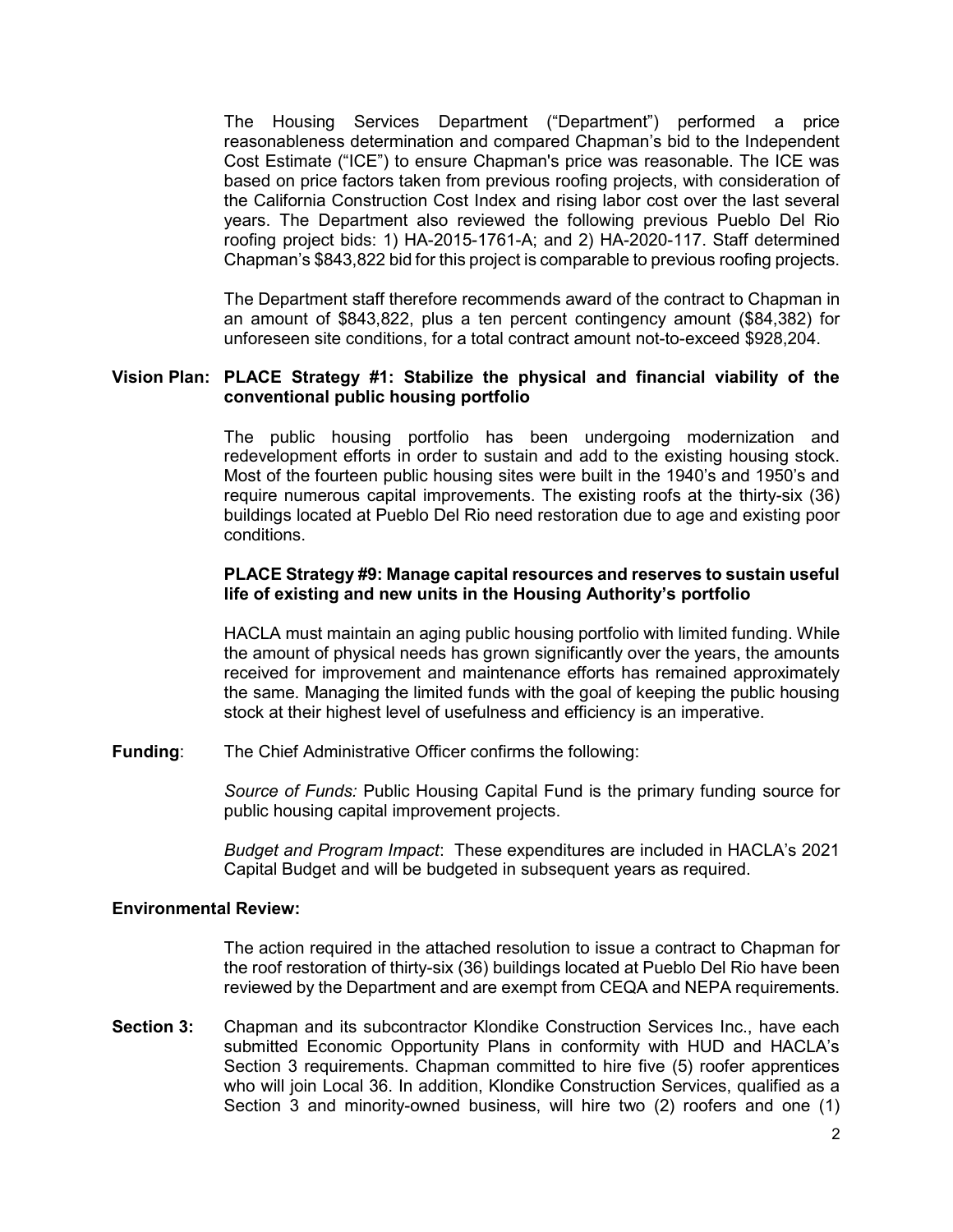abatement worker.

ATTACHMENTS: 1. Resolution 2. Summary of Procurement and Outreach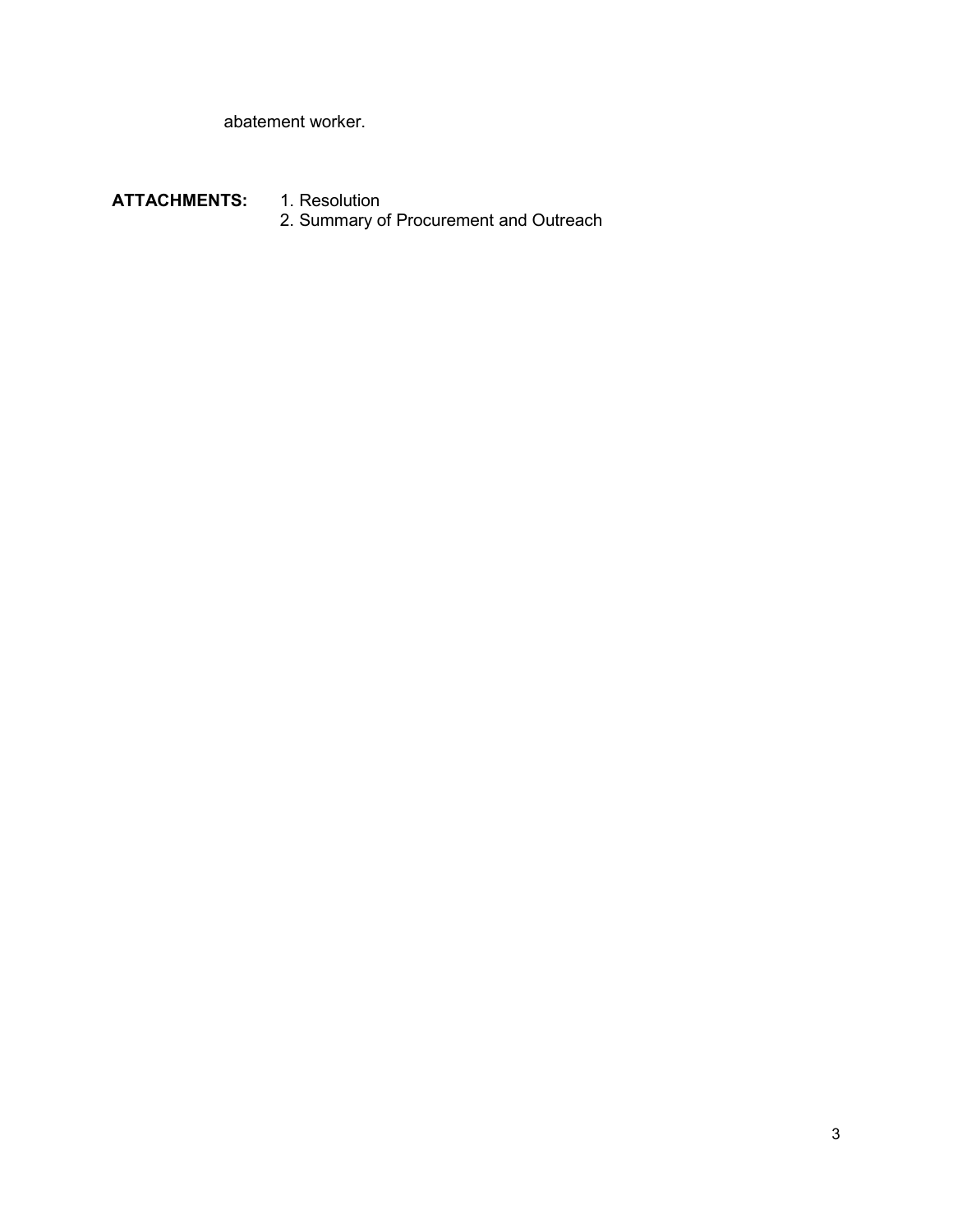RESOLUTION NO.

## RESOLUTION AUTHORIZING THE PRESIDENT AND CEO, OR DESIGNEE, TO EXECUTE A CONTRACT WITH CHAPMAN COAST ROOF COMPANY, INC., FOR THE ROOF RESTORATION OF THIRTY-SIX (36) BUILDINGS AT THE PUEBLO DEL RIO PUBLIC HOUSING DEVELOPMENT PURSUANT TO AWARD UNDER IFB HA-2021-150 FOR A TOTAL CONTRACT AMOUNT NOT-TO-EXCEED \$928,204

WHEREAS, the Housing Authority of the City of Los Angeles ("HACLA") requires the restoration of thirty-six (36) roofs located at the Pueblo Del Rio public housing development ("Pueblo Del Rio");

WHEREAS, HACLA has determined the most effective and feasible manner of obtaining qualified roof restoration services for the Pueblo Del Rio is by contracting for such services;

WHEREAS, on September 30, 2021, HACLA issued Invitation for Bid No. HA-2021-150 ("IFB"), seeking firm fixed-price bids for the roof restoration of thirty-six (36) buildings located at Pueblo Del Rio;

WHEREAS, following review of all bids received in response to the IFB, as detailed in the Report of the President and CEO of the same date herewith, Chapman Coast Roof Company, Inc. ("Chapman"), was determined the lowest, responsive and responsible bidder; and

WHEREAS, HACLA desires to award and enter a one-year contract with Chapman to restore the roofs of thirty-six (36) buildings located at Pueblo Del Rio in a total amount not to exceed \$928,204, which includes a ten percent (10%) contingency of \$84,382 for unforeseen conditions.

NOW, THEREFORE, BE IT RESOLVED that the Board of Commissioners authorizes the President and CEO, or designee, to execute a contract with Chapman for a maximum term of one-year and a total contract amount not-to-exceed \$928,204 including a ten percent (10%) contingency, pursuant to award under Invitation for Bid No. HA-2021-150.

**BE IT FURTHER RESOLVED** that this Resolution shall take effect immediately.

APPROVED AS TO FORM HOUSING AUTHORITY OF THE CITY OF LOS ANGELES

BY: \_\_\_\_\_\_\_\_\_\_\_\_\_\_\_\_\_\_\_\_\_\_\_\_\_ BY: \_\_\_\_\_\_\_\_\_\_\_\_\_\_\_\_\_\_\_\_\_\_

James Johnson, General Counsel Chairperson Cielo Castro

DATE ADOPTED:  $\blacksquare$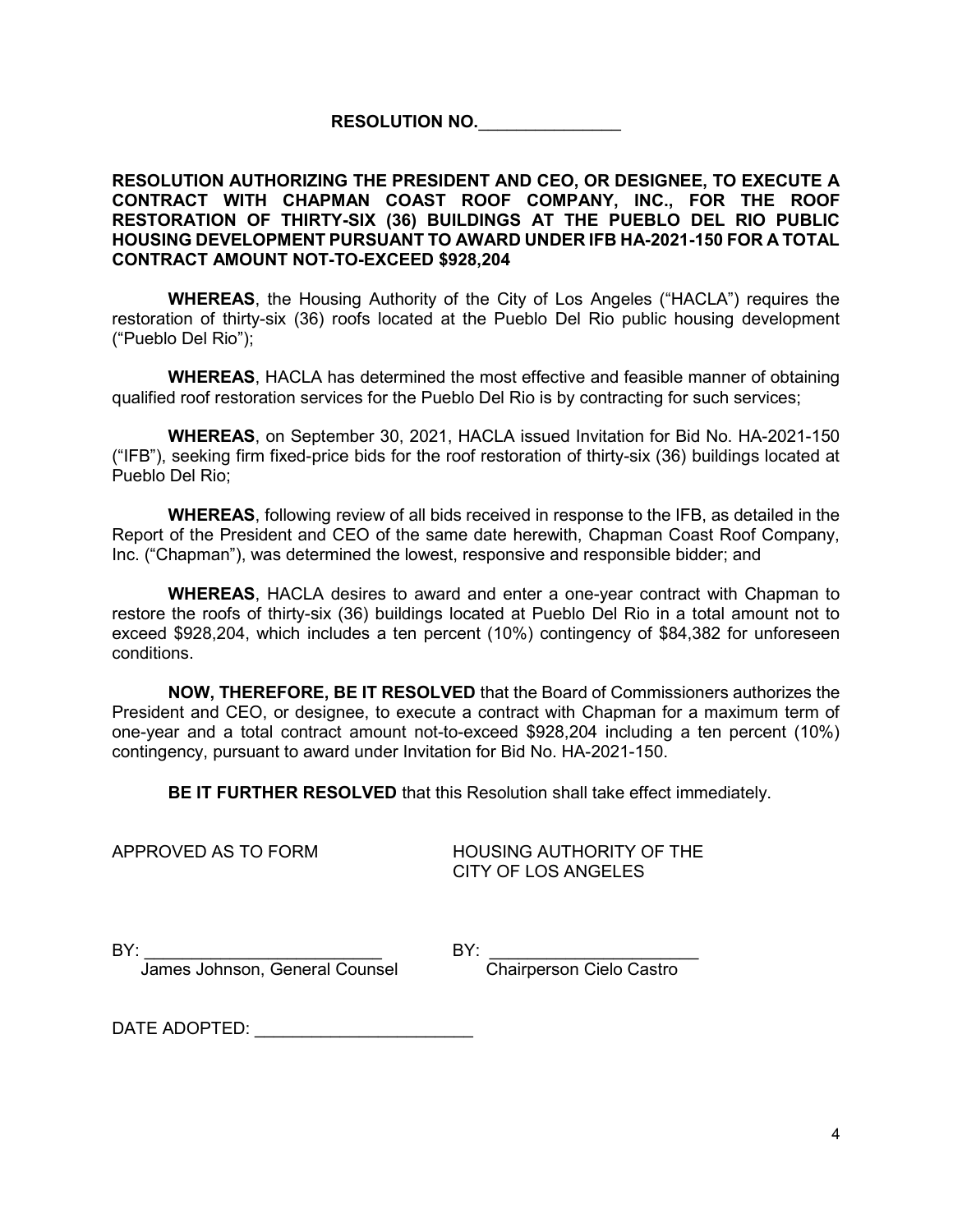# **Summary of Procurement and Outreach**

## **IFB No. HA-2021-150**

Restoration of Thirty-Six (36) Roofs at Pueblo Del Rio

## **A. Funding Source**

 $\boxtimes$  Federal  $\Box$  Non-Federal  $\Box$  Mixed Funding

## **B. Advertisement; Minority/Women Outreach**

On September 30, 2021, HACLA issued Invitation for Bid No. HA-2021-150 (the "IFB"), to solicit bids for the roof restoration of thirty-six (36) buildings located at the Pueblo Del Rio public housing development. The IFB was advertised on the Los Angeles' Business Assistance Virtual Network ("LABAVN") website until the bid submission deadline on October 28, 2021, for a total of twenty-eight (28) days. A total of one hundred twenty-two (122) vendors viewed the IFB on the BAVN website. Bidders were asked to substantiate having a minimum of five (5) years' experience performing projects of similar scope and character.

In support of HACLA's policy to contract with Minority-Owned Business Enterprises ("MBEs"), Women-Owned Business Enterprises ("WBEs"), see below, and Labor Surplus Area ("LSAs") businesses for the delivery of goods and services to the extent possible, notice of this IFB was provided to the businesses identified on HACLA's list of recognized MBE's/WBE's and to the local office of the U.S. Small Business Administration ("SBA") for their further dissemination.

## **C. Job Walk in Lieu of Pre-Bid Conference**

A pre-bid conference was not held due to COVID-19 restrictions. HACLA offered an optional job-walk on October 7, 2021, where a total of eighteen (18) vendors participated.

#### **D. Addenda**

On October 20, 2021, Addendum No. 1 was posted on the LABAVN website to answer questions received by the submission deadline of October 11, 2021, and to provide additional information regarding the IFB.

#### **E. Sealed Bids Received and Opened**

The sealed bids were due by 10:00 a.m., on October 28, 2021. A total of seven (7) sealed bids were received and opened at that time. The following base bid amounts were recorded:

| <b>Company Name</b>                                | <b>Base Bid Amounts (rounded)</b> |
|----------------------------------------------------|-----------------------------------|
| Chapman Coast Roof Co. Inc. (Apparent Lowest Bid*) | \$843,822                         |
| Best Contracting Services, Inc.                    | \$934,189                         |
| Letner Roofing Company                             | \$949,180                         |
| R & R Roofing and Waterproofing, Inc.              | \$1,010,370                       |
| Western States Roofing, Inc.                       | \$1,184,819                       |
| Pacific Polymers Inc.                              | \$1,428,305                       |
| Commercial Roofing Systems, Inc.                   | \$1,690,617                       |

Bid abstract results were posted at: [http://www.hacla.org/contractingprocess.](http://www.hacla.org/contractingprocess)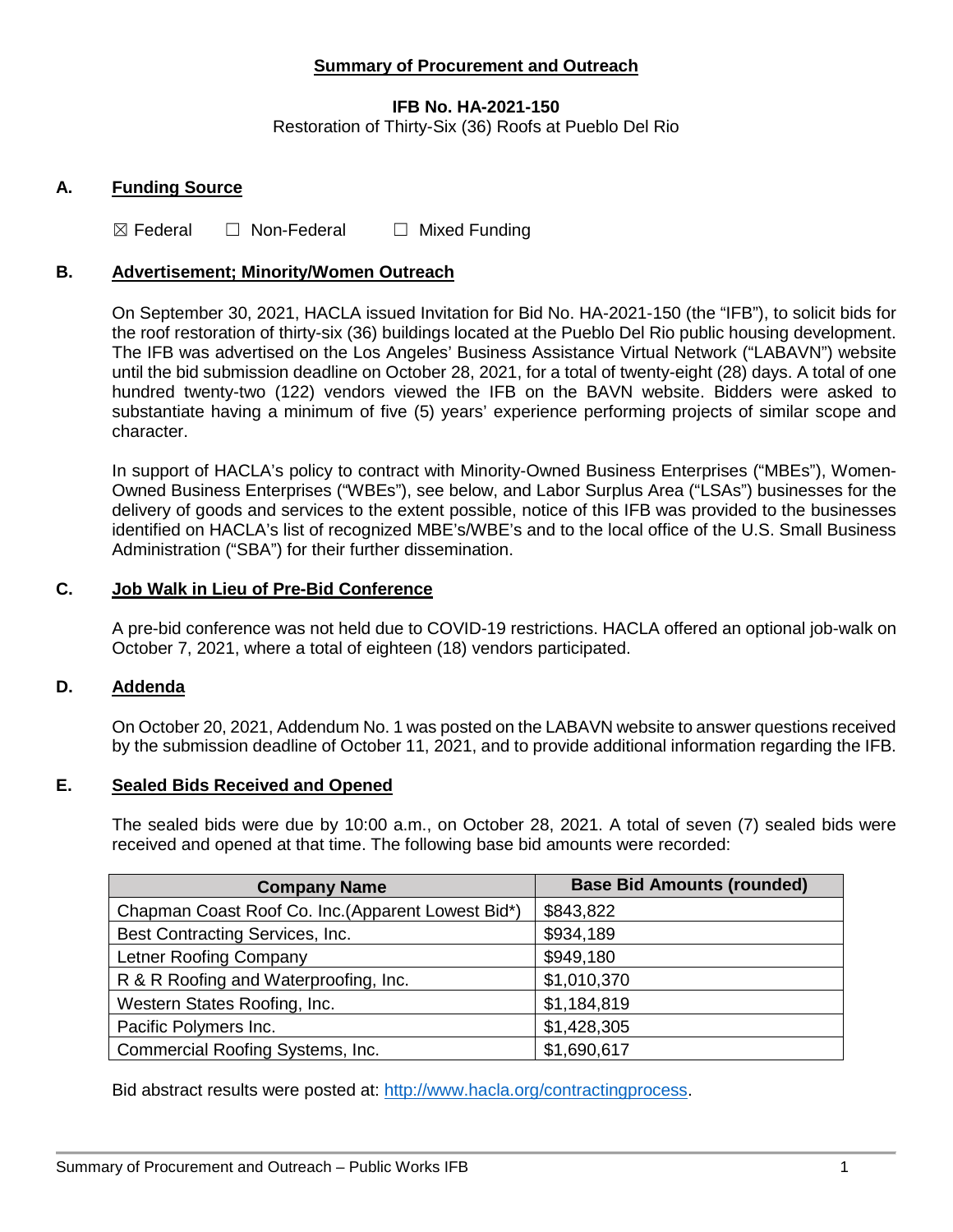# **F. Review of Bids for Responsiveness and Bidder Responsibility**

The Contract Administrator, with the assistance of the Section 3 Compliance Administrator and the Housing Services Department ("Department"), determined that Chapman Coast Roof Co. Inc., was the lowest, responsive and responsible bidder. While some bidders were missing items at the time of submission, had they been identified as the apparent lowest bidder, they would have been provided the opportunity to submit the missing items as permitted under Part VII, paragraph 2 of the IFB, which provides HACLA with the discretion to waive any informalities, minor irregularities or inconsequential deviations in the bids.

# **G. Workforce Profile**

Chapman Coast Roof Co. Inc., submitted a Workforce Profile that revealed the following workforce composition:

| Company                              | <b>Employees</b> |                                                   |
|--------------------------------------|------------------|---------------------------------------------------|
| Chapman Coast Roof Co. Inc.   Total: |                  | 50<br>49 minorities = $98\%$<br>$4$ women = $8\%$ |

## **H. Recommendation for Award**

The Department recommends Chapman Coast Roof Co. Inc., for contract award and has also determined that Chapman Coast Roof Co. Inc.'s bid is reasonable when compared to the Department's Independent Cost Estimate ("ICE") prepared prior to the solicitation.